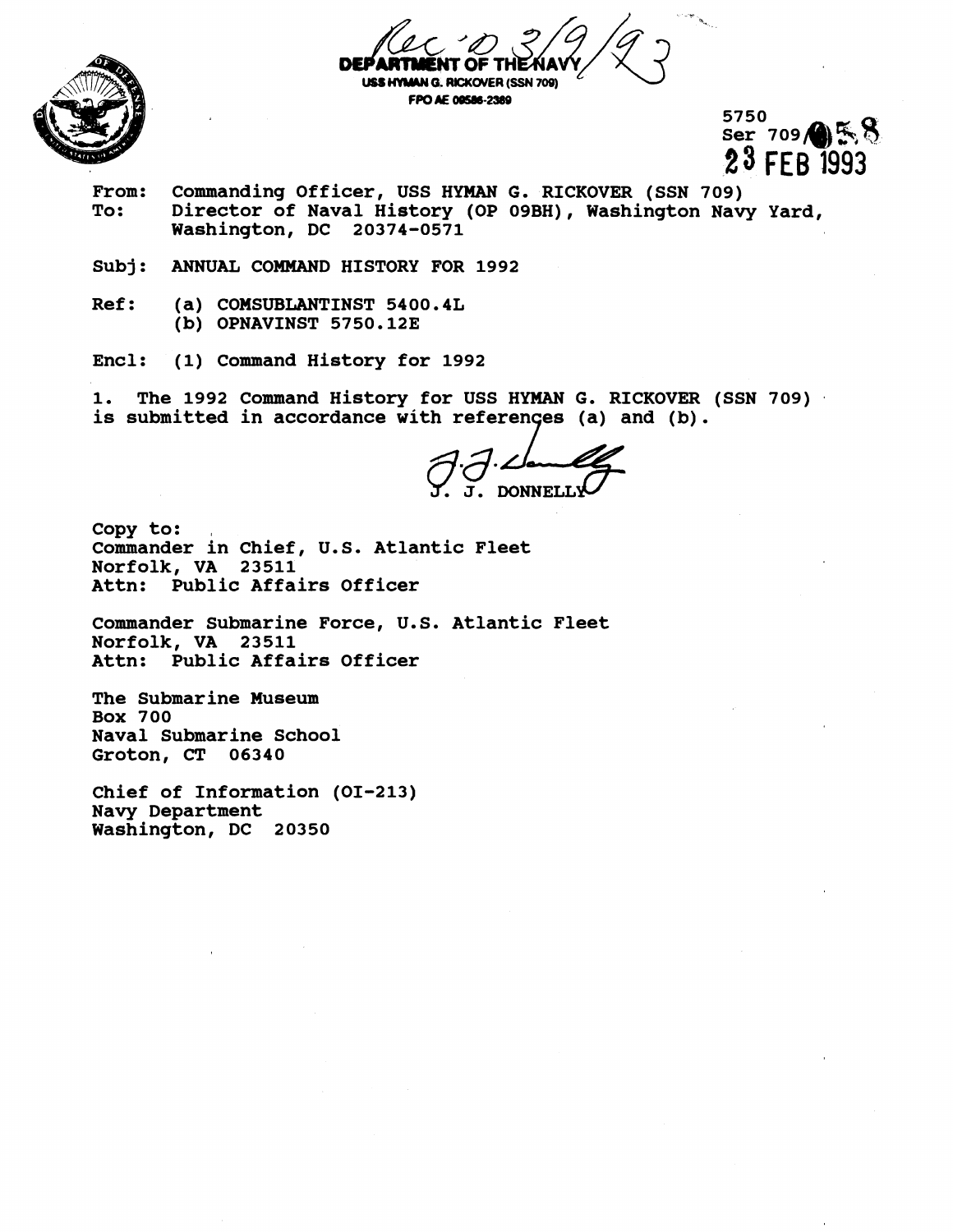## **ANNUAL COMXAUD HIBTORY FOR 1992**

- 1. Command Composition and Organization.
	- a. Mission: USS HYMAN G. RICKOVER (SSN 709) is a nuclear **powered fast attack submarine of the LOS ANGELES (SSN 688) Class. Her principal mission is to operate against enemy submarines and surface ships.**
	- **b. Immediate Senior Command Commander Submarine Squadron Eight**
	- **c. Homeport Norfolk, VA**
	- **Command Organization:**



**Commanding Officer Executive Officer Engineer Officer Weapons Officer Navigator/Operations Officer Supply Officer Chief of the Boat** 

- **2. Chronoloav.** 
	- **a. Significant Events:**

| 06-20 January     | At sea training                                                      |
|-------------------|----------------------------------------------------------------------|
| 21-31 January     | Offload ship for Depot<br>Modernization Period (DMP)                 |
| 03-17 February    | Pre DMP restricted availability                                      |
| 01 Mar $-$ 31 Dec | Depot Modernization Period<br>conducted at Norfolk Naval<br>Shipyard |

## **3. Narrative.**

**RICKOVER conducted services in early January supporting the pre deployment workup of a Squadron Eight SSN with follow on services to the Operational Testing and Evaluation of the USS Arliegh Burke (DDG 51).** 

**Enclosure (1)**